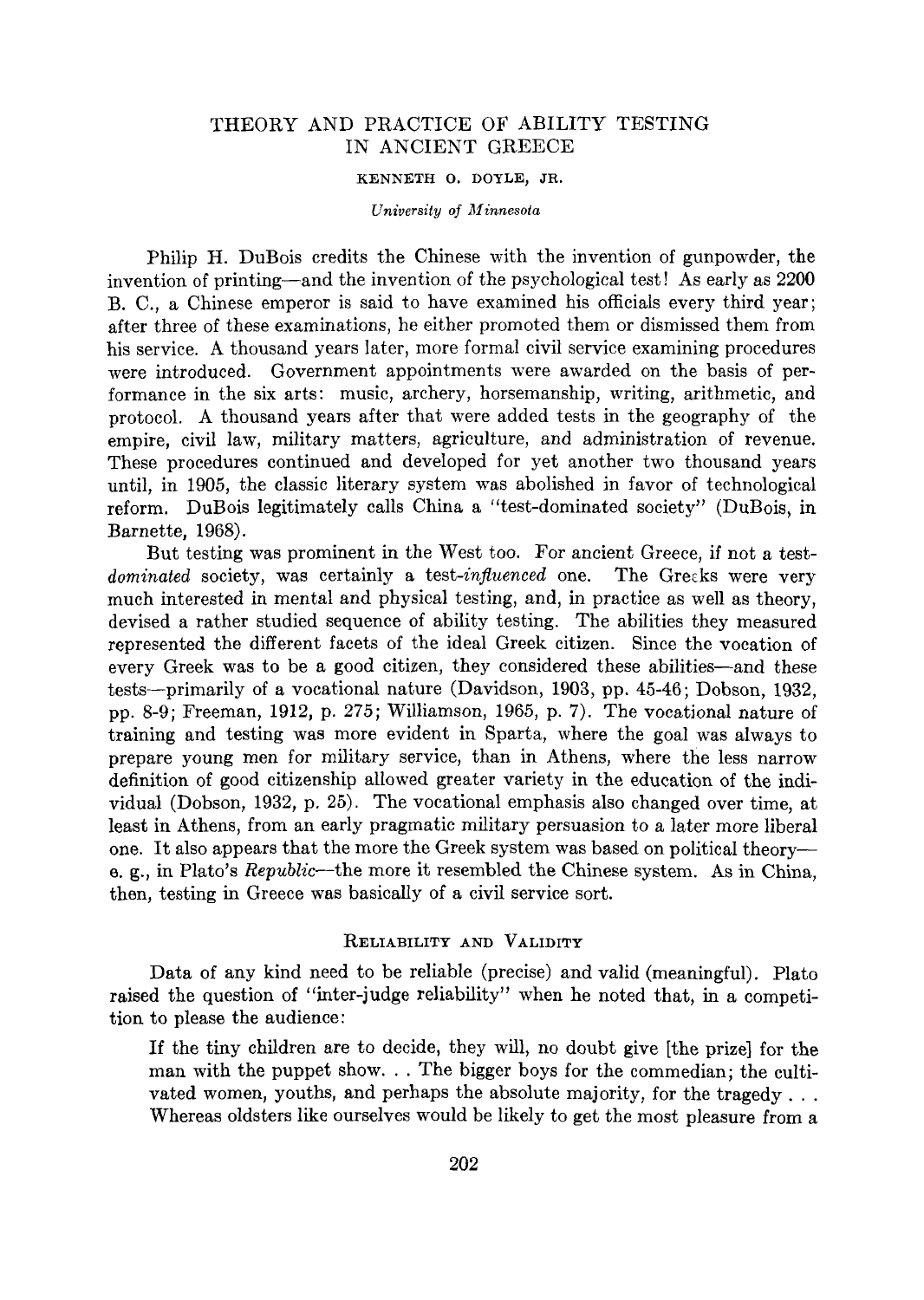reciter who gave a fine rendering of the Iliad, or Odyssey, or a Hesiodic poem . . . Then, who would be the rightful winner *[Laws,* **658J?** 

Plato was consistently concerned about the quality of evaluators :

I observe that anyone who is to test adequately a human soul for good or evil living must possess three qualifications . . . namely knowledge, goodwill, and frankness *[Gorgias,* 4871.

Test data are more reliable to the extent that procedures and conditions hold constant for all people being tested. The Greek penchant for the analytical produced a highly standardized system of training and testing. In the physical arena, training, "loosening-up" exercises, and the competitions themselves were rigidly controlled. The pedotribes-true physical educators--developed a system of health exercises that followed precise rules for everything from the selection of exercises to the care of the body afterwards. These rules were founded on the accumulation of Greek medical wisdom and the Hellenic inclination for analytic thought. For example, in the long jump, designed to enhance development of the legs, the ground was carefully leveled, there was a definite starting line, and the jump counted only when both footprints showed clearly in the soil. Slides, falls, and even landing with one foot ahead of the other resulted in disqualification. The situation was analogous in literature. In literary studies, the choice of authors was strictly determined. Selection of texts was based on the need of a classical culture to transmit, unabridged, the best examples of its products from generation to generation (Plato, *Laws,* **656, 700-701).** Methods of study were also standardized. In expressive reading, the text had first to be deciphered (for ancient copy neither involved punctuation nor even separated words from one another). Then lines were made to scan according to the laws of prosody and metre. In competitive examinations, the children in Teos read serially, each child taking up at the point where his competitor had left off. Standardization was thus less stringent here than in physical matters since the different readers could well encounter passages of varying difficulty; only the homogeneity of the text or the perspicuity of the judges could provide the necessary control. (It is not clear, however, that this same serial approach was common to other Hellenistic cities that examined their children in expressive reading [e. **g.,**  Larrissa, Chios, and Pergamus].) Standardization contributed to the reliability of Greek test data, then, but it appears that performances were more controlled in physical than in literary testing (Marrou, **1956,** pp. **126-27, 121-24, 162-66).** 

The validity or meaningfulness of Greek tests seems to rest exclusively with estimations of the appropriateness of the content of the tests, what contemporary psychometrics aptly calls "content validity." Classical Greek culture, which influenced and was vastly influenced by the Greek educational system, emphasized the equilibrium of body and mind, and the tests were geared to reveal personal capacity in those physical and mental powers whose harmonious development constituted the whole man (Marrou, 1956, pp. **219, 116).** In Sparta the system was less liberal than in Athens. Spartan education's aim was to train the heavy infantry-the Hoplites-that were responsible for Sparta's military superiority. What literary education Sparta furnished was also geared toward the development of the soldier. In older Athens (the first half of the fifth century B. C.), the need for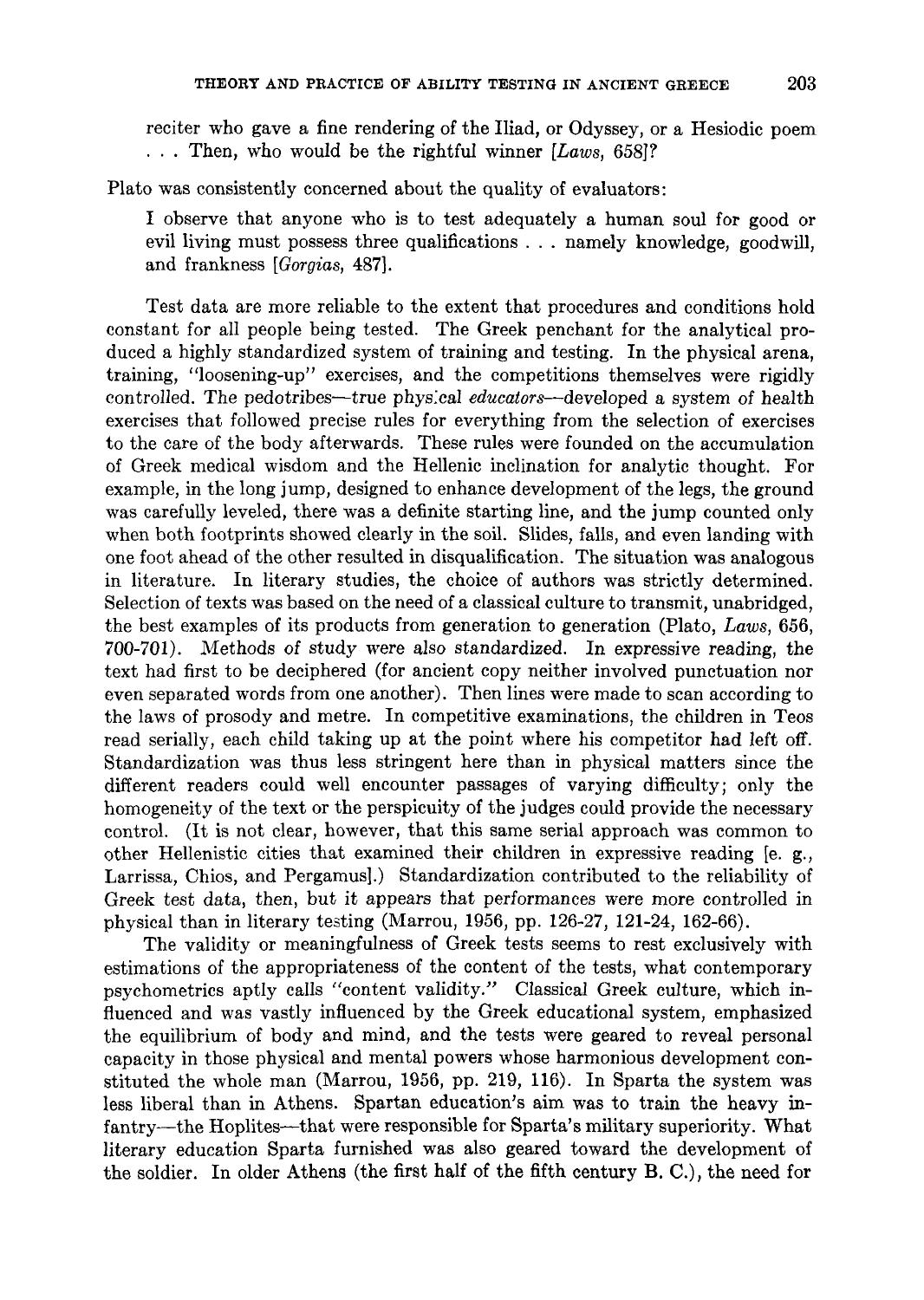an effective military defined and popularized the content of physical education, and the need for citizens who could participate in the social and political life of the city resulted in the literary education. During the later classical period, however, a somewhat less utilitarian orientation defined the content of education in Athens :

It is clear that children should be instructed in some useful things—for example, in reading and writing--not only for their usefulness, but also because many other sorts of knowledge are acquired through them. To be always seeking after the useful does not become free and exalted souls [Aristotle, *Politics,*  **13381.** 

But the pragmatic persuasion was still evident :

Reading and writing [are] useful in money-making, in the management of a household, in the acquisition of knowledge, and in political life . . . Drawing [is] useful for a more correct judgment of the works of artists . . . Gymnastics gives health and strength [Aristotle, *Politics,* **13381.** 

Gymnastics was also thought to infuse courage (Aristotle, *Politics,* **1337).** As already indicated, the content of the curriculum and the methods of instruction, both in letters and gymnastics, were specified by elaborate theory passed from instructor to student (Marrou, **1956,** p. **124).** 

Criteria for the evaluation relate both to reliability and to validity. In the Greek system, judgments of excellence—whether of physical or mental capacity were made against either subjective or objective criteria. Physical performancerunning, jumping, and so forth--was judged against the objective criteria of time, distance, etc. Mental capacity, and, to a secondary extent, physical performance, employed a more subjective criterion, observers' opinions about the goodness of the performance. The judges were sometimes "the majority of the audience" (Plato, *Laws,* **659),** and sometimes "the old men" or "the elders of the tribe" (Plutarch, *Life* of *Lycurgus).* During the period of the well defined Hellenic Ideas (fourth and third centuries B. C.), the criteria for style were so thoroughly delineated that the subjective rivaled the objective for clarity and reliability.

# ACHIEVEMENT TESTING

Ability tests are in essence measures of a person's capacity to perform. For present purposes, ability tests might be said to include (a) aptitude tests, which are designed to reveal the probable *future* level of ability, and (b) achievement tests, which are intended to show how much the person has already learned. The Greeks tended to theorize about aptitudes and aptitude testing and actually to practice achievement testing.

*Tests* of *physical achievement.* It is clear that among the ancient Greeks there was a highly structured sequence of achievement testing in certain physical skills. The Athenian sequence of physical testing was representative of all Greece: running, leaping, discus-throwing, javelin-casting, and wrestling. Younger boys were tested in running and in the long leap, or broad jump. The races-run naked on a course covered with several inches of soft sand-included the furlong, the double furlong, the (uncommon) four furlong, and the **7, 12,** and **20** furlong footraces. **A**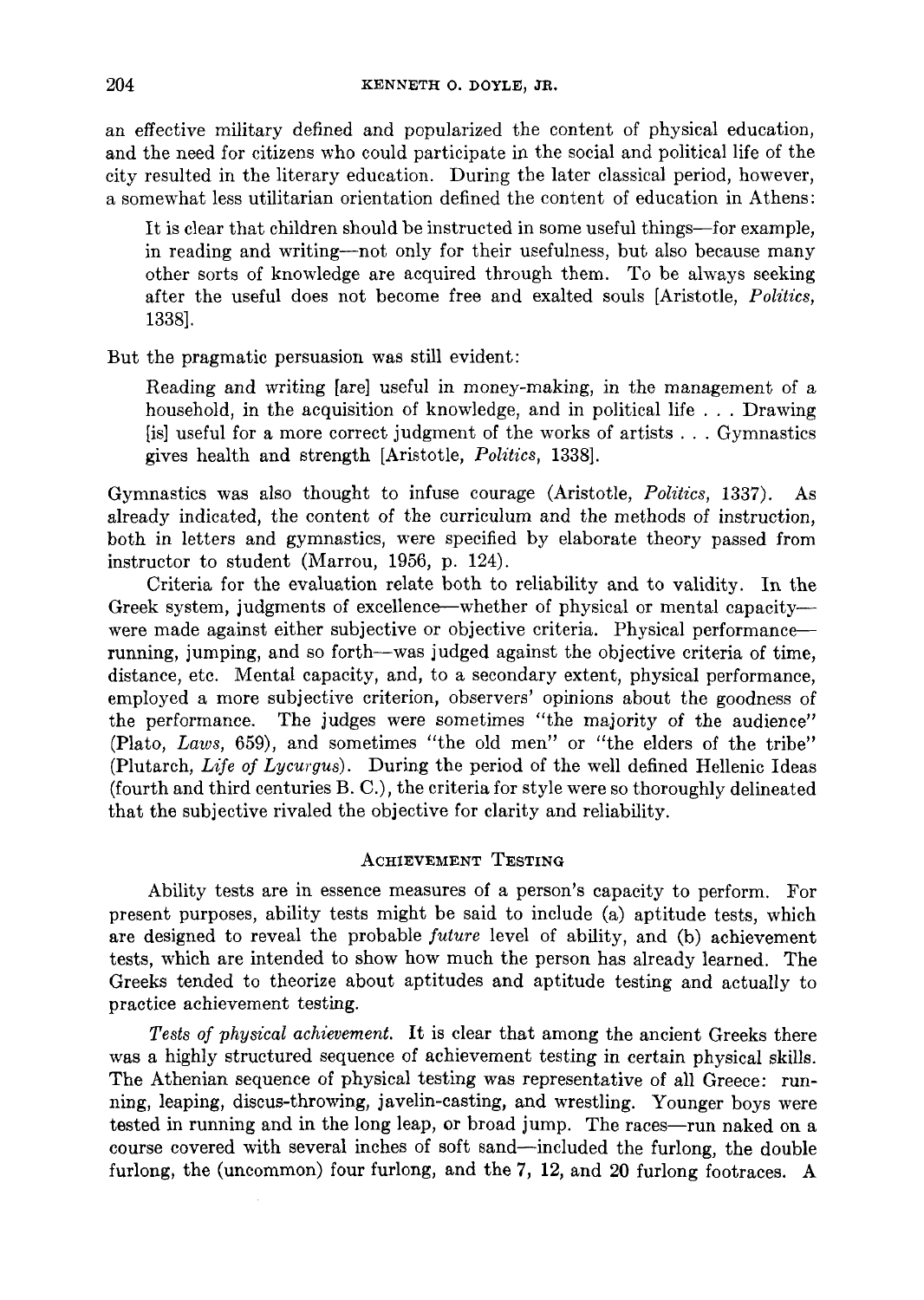long **24** furlong (c. **3** mile) race was also run in Olympia. The shorter races called for a brief concentration of energy, the longer for persistence and endurance. Criteria for excellence included not only speed, but agility and breath control as well. Tests of leaping were judged by distance and to some extent by development of the legs (Davidson, **1905,** pp. **79-80;** Marrou, **1956,** pp. **120-21).** 

Other youths were trained as well in discus- and javeling-throwing and in wrestling (Dobson, **1932,** p. **16).** Davidson **(1905,** p. **18)** describes Myron's **Discobolus:** 

He swings the discus backwards in his right hand, and bends his body forward to balance it. His right foot, the toes contracted with effort, rests firmly on the ground; the left is slightly lifted; the whole body is like a bent bow. In the next instant the left foot will advance, the left hand, now resting on the right knee, will swing backwards, the body will assume its erect position, and the discus will be shot forward from the right hand like an arrow. Nothing could show more clearly than does this statue the perfect organization, Symmetry, and balance which were the aim of Greek gymnastics.

The discus-thrower was evaluated chiefly by the distance he achieved, but also by his coordination and by the development of his arms.

**A** test more concerned with coordination was javelin-hurling, which, because it demanded accuracy as well as distance, required a combination of eye-hand coordination, strength, and agility. "He who could hit the mark from the greatest distance was the most proficient scholar [Davidson, **1905,** p. **81;** see also Marrou, **1956,** pp. **121-221."** 

The primary gymnastic among the Greeks, however, and the one which with the four preceding comprised the pentathlon, was wrestling. Here two youths, chosen by lots, their bodies rubbed with oil and sprinkled with fine sand, tried to throw each other. To claim a victory, one had to throw his opponent three times. Wrestling was judged on this basis, and according to the precise use of the entire body and the manifestation of a good deal of patience and an even temper (Davidson, **1905,** pp. **81-82;** Marrou, **1956,** p. **122).** 

One final test was looked upon as the apex of Greek training, for it brought together--"harmonized"-the two branches of Greek education, music and athletics. *Orchesis* was a folk ballet in pantomime that demonstrated stamina, agility, coordination, and full emotional expression of which the audience was judge. Xenophon, describing a banquet, writes:

The manner of the dance was this: one man, putting his arms within reach, sows and drives a team; frequently turning round as if afraid. Then a robber makes his appearance. As soon as the other espies him, he seizes his arms, advances to him, and fights in front of the team. And the two did this keeping time to the flute. Finally the robber, having bound the other, carries off both him and the team; sometimes, on the contrary, the ploughman binds the robber, in which case he yokes him, with his hands behind his back, to his oxen and drives off **[Anabasis,** in Davidson, **1905, p. 831.** 

Spartan tests of physical achievement, although they lacked Athenian polish (especially in orchesis), were essentially the same as their countrymen's. Three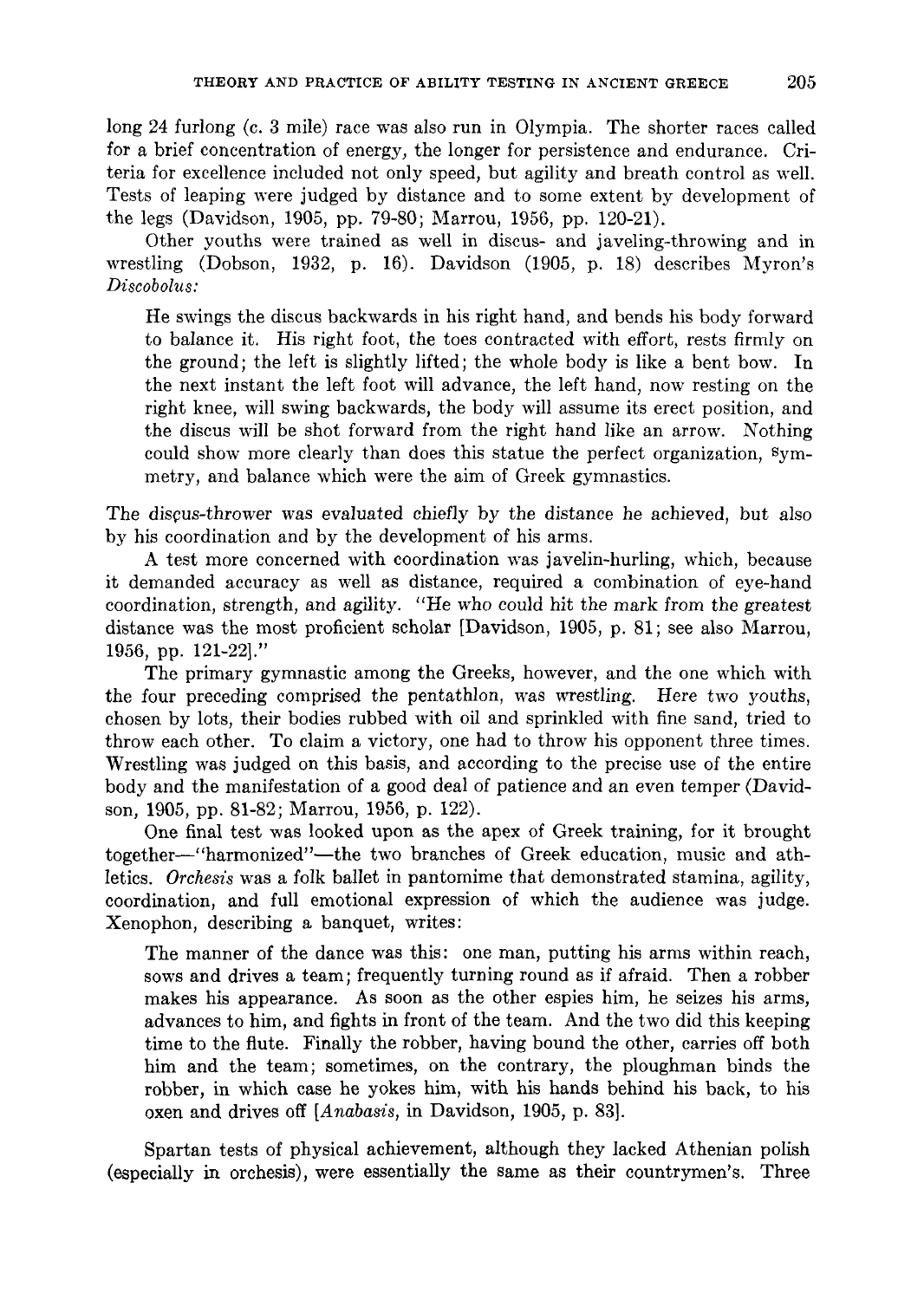notable exceptions to the Athenian pattern, however, are found. The Spartan infant was tested for vigor and bodily conformity. If he were found healthy and promising, all was well; but if some deformity were discovered, he would be dropped from a cliff (Davidson, **1905,** p. **46;** Dobson, **1932,** pp. **13-14).** Plutarch, in his *Life of Lycurgus,* notes:

Nor was it in the power of the father to dispose of the child as he thought fit; he was obliged to carry it before certain triers at a place called Lesche; these were some of the elders of the tribe to which the child belonged; their business it was carefully to view the infant, and, if they found it stout and well made, they gave order for its rearing, and allotted to it one of the nine thousand shares of land for its maintenance, but, if they found it was puny and ill-shaped, ordered it to be taken to what was called Apothetae, a sort of chasm under Taygetus; as thinking it neither for the good of the child itself, nor for the public interest, that it should be brought up, if it did not, from the very outset, appear made to be healthy and vigorous.

Spartan boys were also trained in an art relatively foreign to Athenians: larceny. The Iren, the youthful leader of a company of boys, would send:

The eldest of them to fetch wood, and the weaker and less able to gather salads and herbs, and these they must either go without or steal; which they did by creeping into the gardens or conveying themselves cunningly and closely into the eating-houses; if they were taken in the fact, they were whipped without mercy for thieving so ill and awkwardly. They stole, too, all other meat they could lay their hands on, looking out and watching all opportunities, when the people were asleep or more careless than usual. If they were caught, they were not only punished with whipping, but hunger, too, being reduced to their ordinary allowance, which was but very slender, and so contrived on purpose that they might set about to help themselves and be forced to exercise their energy and address . . . .

So seriously did the Lacedaemonian children go about their stealing, that a youth, having stolen a young fox and hid it under his coat, suffered it to tear out his very bowels with its teeth and claws and died upon the place, rather than let it be seen. What is practiced to this **very** day in Lacedaemon is enough to gain credit for this story, for I myself have seen several of the youth endure whipping to death at the foot of the altar of Diana surnamed Orthia [Plutarch, *Life of Lycurgus].* 

There was a definite age at which it was customary to begin stealing (Plutarch, in Freeman, **1912,** p. **23)** and the kinds and amount of articles that could be stolen were set by law (Xenophon, in Freeman, **1912,** p. **23).** The purpose of this training was to develop stealth in the boys who would later be called upon to spy on potential troublemakers in Sparta (Davidson, **1905,** p. **48).** 

Perhaps the most vicious Spartan practice, though, was the endurance test performed at the altar of Artemis (Diana) Orthia. An oracle had commanded that the people imbrue this altar with human blood, so there was a custom of sacrificing on it a man chosen by lot. In order to do away with this practice,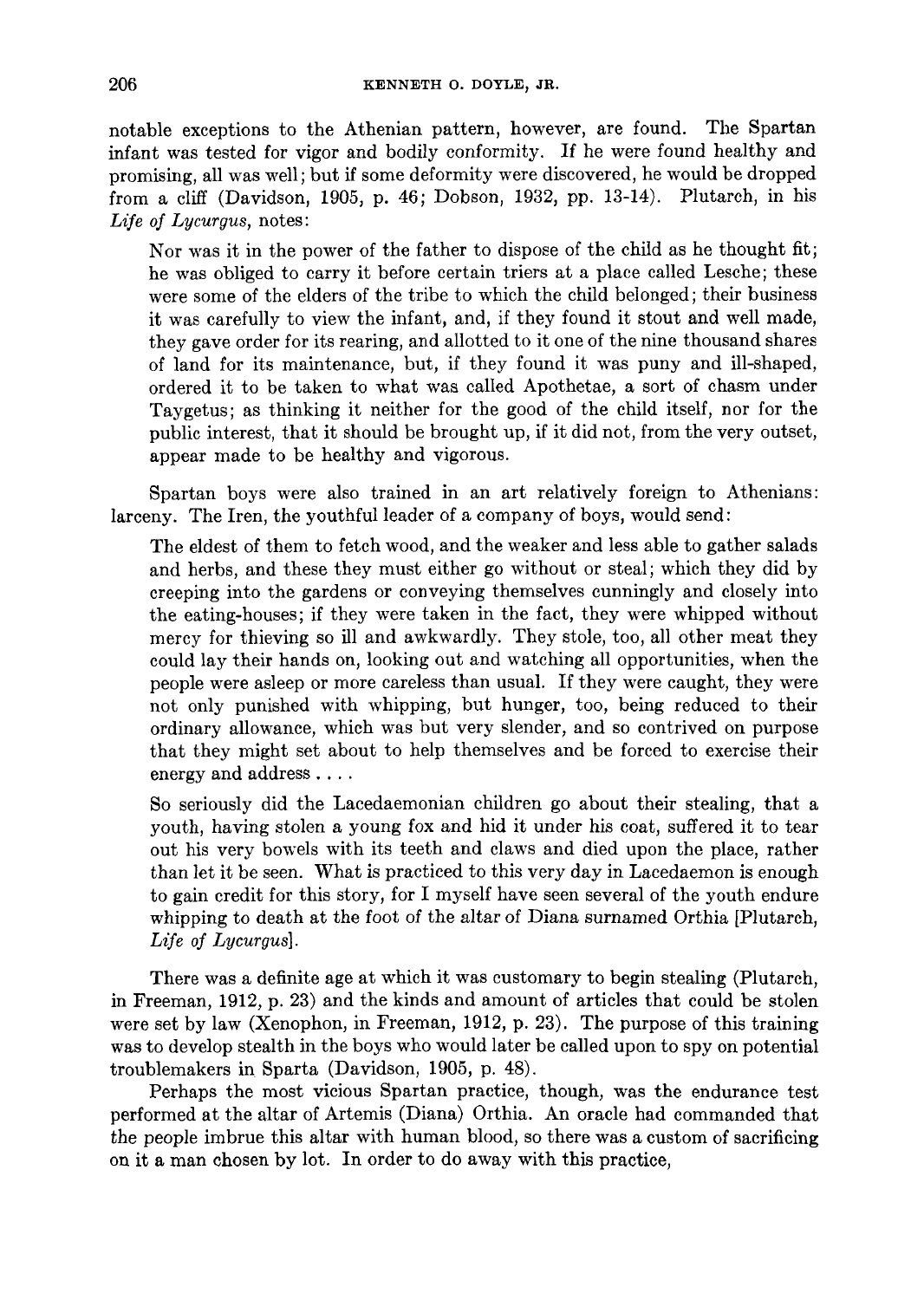[Lycurgus] ordered that, instead, cadets should be scourged before the altar, and thus the altar is covered with blood. While this is going on, a priestess, stands by, holding in her arms the wooden image [of Artemis]. This image being small, is, under ordinary circumstances, light; but if at any time the scourgers deal too lightly with any youth, on account of his beauty or his rank, then the image becomes so heavy the priestess cannot support it; whereupon she reproves the scourgers, and declares that she is burdened on their account. Thus the image that came from the sacrifices in the Crimea has always continued to enjoy human blood [Pausanias, in Davidson, 1905, p. 501.

Each boy would be whipped mercilessly until the judges decided that he showed true Spartan courage and endurance. The boys would prefer to die at the whipping-post rather than disgrace themselves and their families. They took this test so seriously, it is said, that they would actually practice it beforehand, having their friends work the scourges (Dobson, 1932, p. 18; Davidson, 1905, p. 50; Freeman, 1912, p. 29).

Now, while all of the preceding tests of individual differences in physical achievement were of an individual sort, the concept of group testing was not unknown in ancient Greece. As Spartan and Athenian boys grew older, around their eighteenth year, they entered the ranks of *Epheboi,* military cadets growing into citizenship (Capes, 1877, p. 5; Davidson, 1905, p. 49). Characteristically, Sparta had a more rigorous testing program for her cadets. There was a law, for example, that:

The cadets should present themselves naked in public before the ephors every ten days; if they were well knit and strong and looked as if they had been carved and hammered into shape by gymnastics, they were praised; but if their limbs showed any flabbiness or softness, any little swelling or suspicion of adipose matter due to laziness, they were flogged and justiced there and then . . . [Aelian, in Davidson, 1905, pp. 41-42].

The two ephebic years were a period of continuous examination for Athenian and Spartan youth. In order to enlist in the Ephebie, the boy has to pass the State Examination, which concerned his true age and his parentage (Aristotle, in Freeman, 1912, p. 210). At the end of the first year, all Epheboi appeared before the Council and gave an exhibition of their proficiency in the use of arms and in military drill. **A** similar test was administered at the end of the second year, just before the successful Ephebe was given the full rights of citizenship (Davidson, 1905, p. 90) :

The first year is spent in military exercises. The second year the [common people] meet in the theatre, and the cadets, after displaying before them their mastery in war-like evolutions, are each presented with a shield and a spear and become mounted patrols of the frontier and garrison the fortresses [Aristotle, *Constitution of Athens,* in Davidson, 1905, p. 971.

Some authors (e. **g.,** Davidson, 1905, p. 89) consider the entirety of these two years to constitute the State Examination.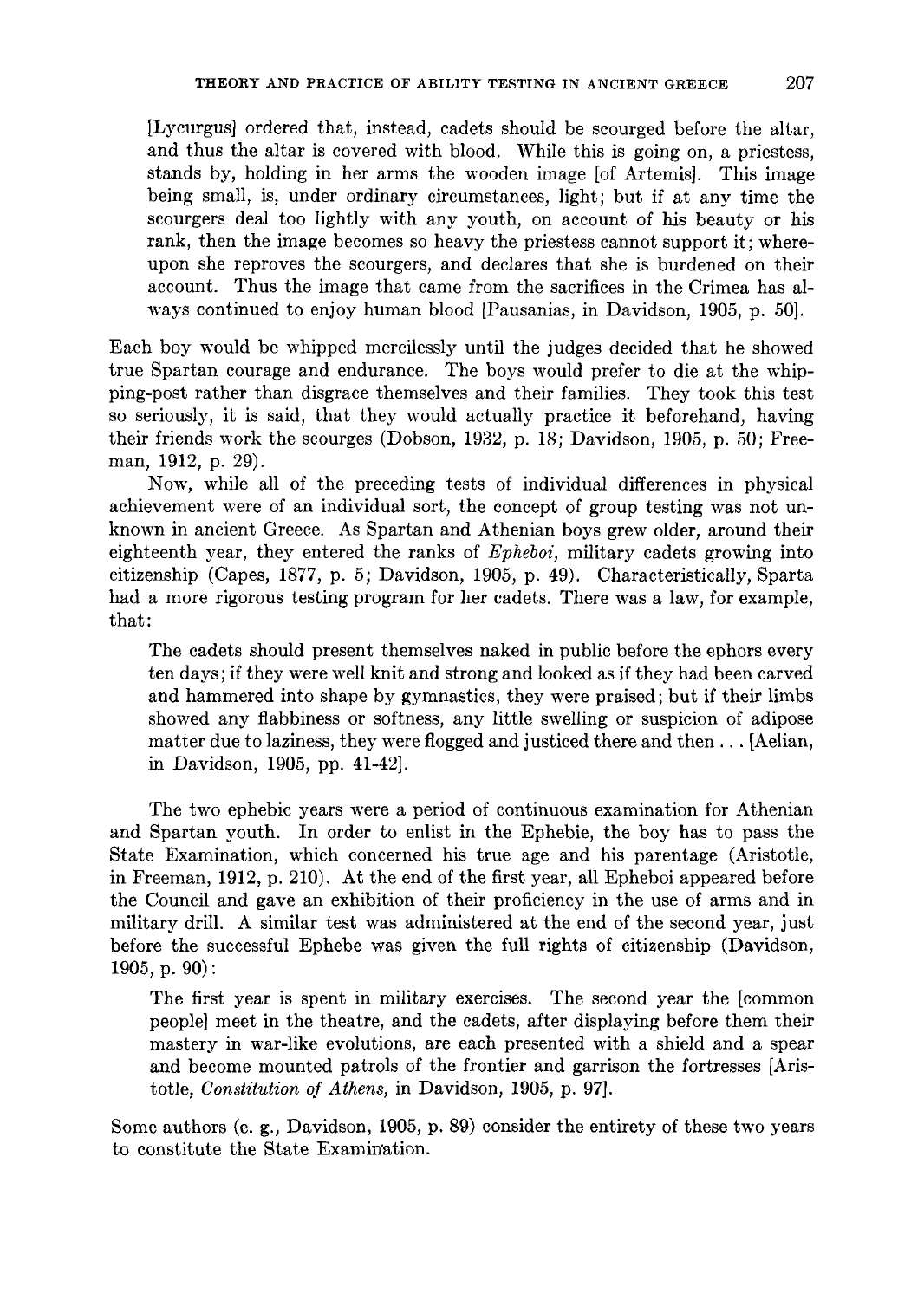Tests of mental achievement. But the Greeks-at least the Athenians-were not so imbalanced as to concern themselves only with the physical. Although Sparta offered her youth only token training in reading and writing, Athens had a well rounded process of intellectual training. Even in classical Athens, however, it seems that physical tests both outnumbered and were more esteemed than intellectual tests. Rlarrou notes that "school examinations" took place in Cos on the 29th day of the month of Artemission, athletics tests on the 5th, 7th, llth, and and 25th, and furthermore, that when the competitions were other than athletic, they tended to emphasize moral rather than the intellectual matters (1956, pp. 149, 399, 188). On the other hand, formal tests of mental achievement did indeed take place. Plutarch (in Xlarrou, 1956, p. 399) mentions a school examination before the assembly. Plato, before admitting students to his class, apparently imposed an arithmetic test on them (Freeman, 1912, pp. 180, 196). Xenocrates, Plato's successor, found an applicant deficient in music, geometry, and astronomy and refused to admit him "for you give philosophy no chance of getting a grip on you [Diogenes Laertius, in Freeman, 1912, p. 1961." Even the Spartans staged tests in music for 10 or 12 year old boys in front of the Altar of Diana Orthia. And the medical "faculty" at the Museum in Ephesus created an annual competition for advanced medical students which lasted two days and consisted of four parts: surgery, instruments, thesis, and problem. In later years, during the first century B. C., there was a generous gymnasiarch at Priene who organized competitions in philol- $\alpha$ gy as well as gymnastics (Marrou, 1956, pp. 18, 193, 188).

With these exceptions, though, intellectual testing in classical Greece seems to have been more a natural part of the learning process, the "give-and-take" in the relationship between teacher and student, than a formal public phenomenon. Plato, for example, describes a reading lesson:

When boys have just learnt their letters, they recognize any of them readily enough in the shortest and easiest syllables, and are able to give a correct answer about them. But in the longer and more difficult syllables they are not certain, but form a wrong opinion and answer wrongly . . .

When boys come together to learn their letters, they are asked what letters there are in some word or other *[Politics,* in Freeman, 1912, p. 911.

Alphabetical puzzles were popular vehicles for teaching letters, this one from Euripides :

First such a circle is measured out By compasses, a clear mark in the midst. The second letter is two upright lines, Another joining them across their middles. The third is like a curl of hair. The fourth, One upright line and three cross-wise infixed. The fifth is hard to tell: from several points Two lines run down to form one pedestal. The last is with the third identical [in Freeman, 1912, pp. 89-90; the concealed name is Theseus].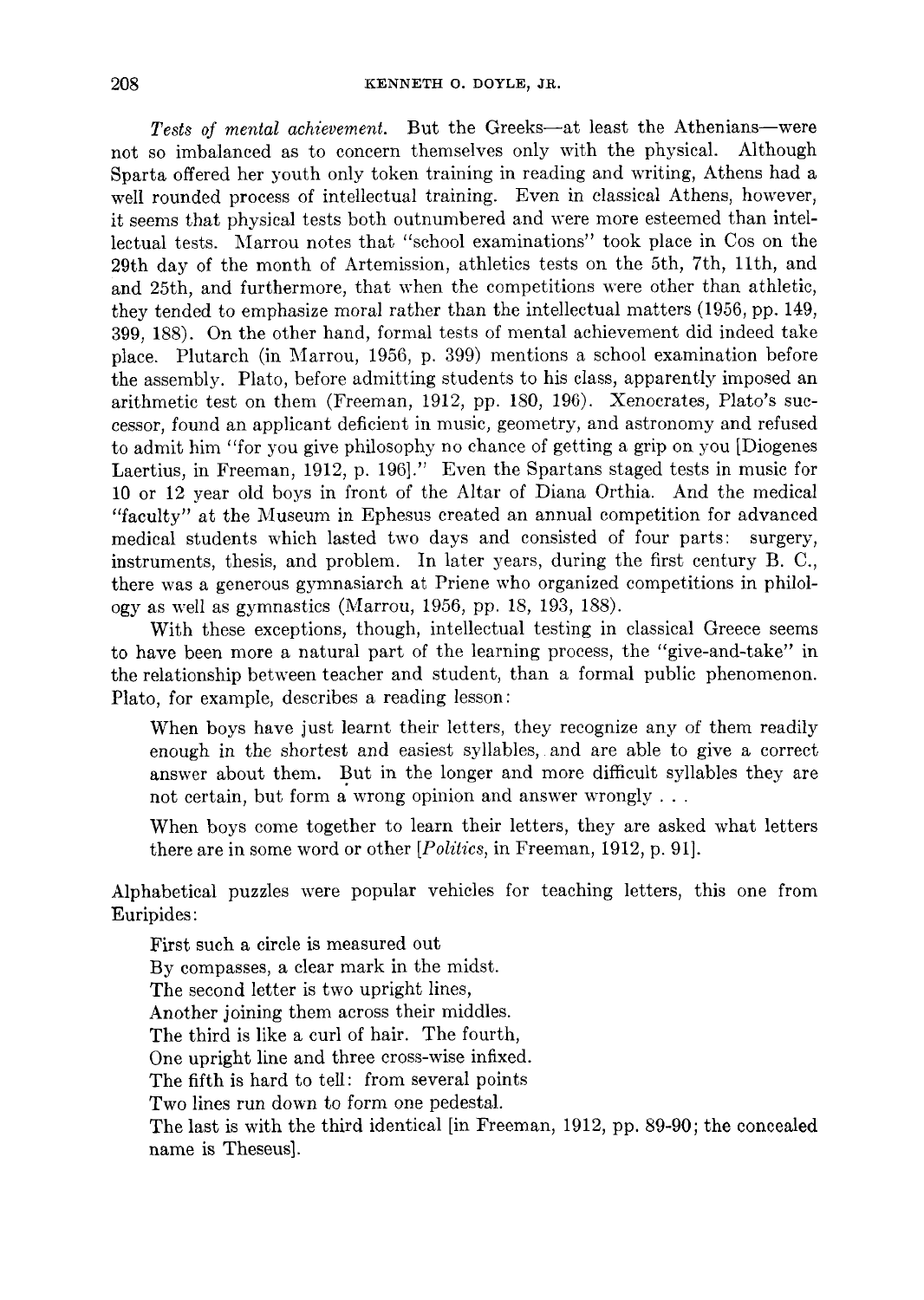Freeman (1912, p. 112) notes that, in a music lesson:

First the master played an air, and then the boy had to repeat it while the master criticized.

Plato, again, recalls a lesson in arithmetic for older boys:

[The teacher] was proving something to us about square roots, namely that the sides [or roots] of squares representing three square feet and five square feet are not commensurable in length with the line representing one foot, and he went on in this way, taking all the separate cases up to the root of seventeen square feet. Then for some reason he stopped. The idea occurred to us, seeing that these square roots were evidently infinite in number, to try to arrive at a single collective term by which we could designate all these roots [Theaetetus, 1471.

Aristotle, in his early career, apparently taught rhetoric; he would set a theme and his students would be required to deliver harangues on the topic ''in rhetorical fashion'' [Freeman, 1912, p. 2031.

Older students in Athens spent considerable time learning the rules of rhetoric, and :

Before long the principles must be applied to compositions of their own, and essays and themes became the order of the day . . . But the exercises must be brought in time under the professor's eye, to be examined and corrected, and to serve as evidence of progress made. Their fluency of speech was trained meantime, and all the rules of dialectic learnt. It was not enough for them to bring their essays carefully prepared on subjects long ago suggested; they must learn to improvise on any question laid before them, show their perfect selfpossession and easy grace in extempore debate. [Capes, 1877, p. 831.

Spartan culture dictated a "laconic" style of speech and a certain special wisdom. After supper, the master stayed with the boys:

And one of them he bade to sing a song, to another he put a question which required an advised and deliberate answer; for example, Who was the best man in the city? What he thought of such an action of such a man? They used them thus early to pass a right judgment upon persons and things, and to inform themselves of the abilities or defects of their countrymen. If they had not an answer ready to the question, Who was a good or who an ill-reputed citizen, they were looked upon as of a dull and careless disposition, and to have little or no sense of virtue and honor; besides this, they were to give a good reason for what they said, and in as few words and as comprehensive as might be; he that failed this, or answered not to the purpose, had his thumb bit by the master [Plutarch, Life *of* Lycurgus].

To the other Greeks as well, social competence required an ease in intellectual skills :

The Greeks, especially the Athenians, laid the greatest stress on reading well, reciting well, and singing well, and the youth who could not do all these was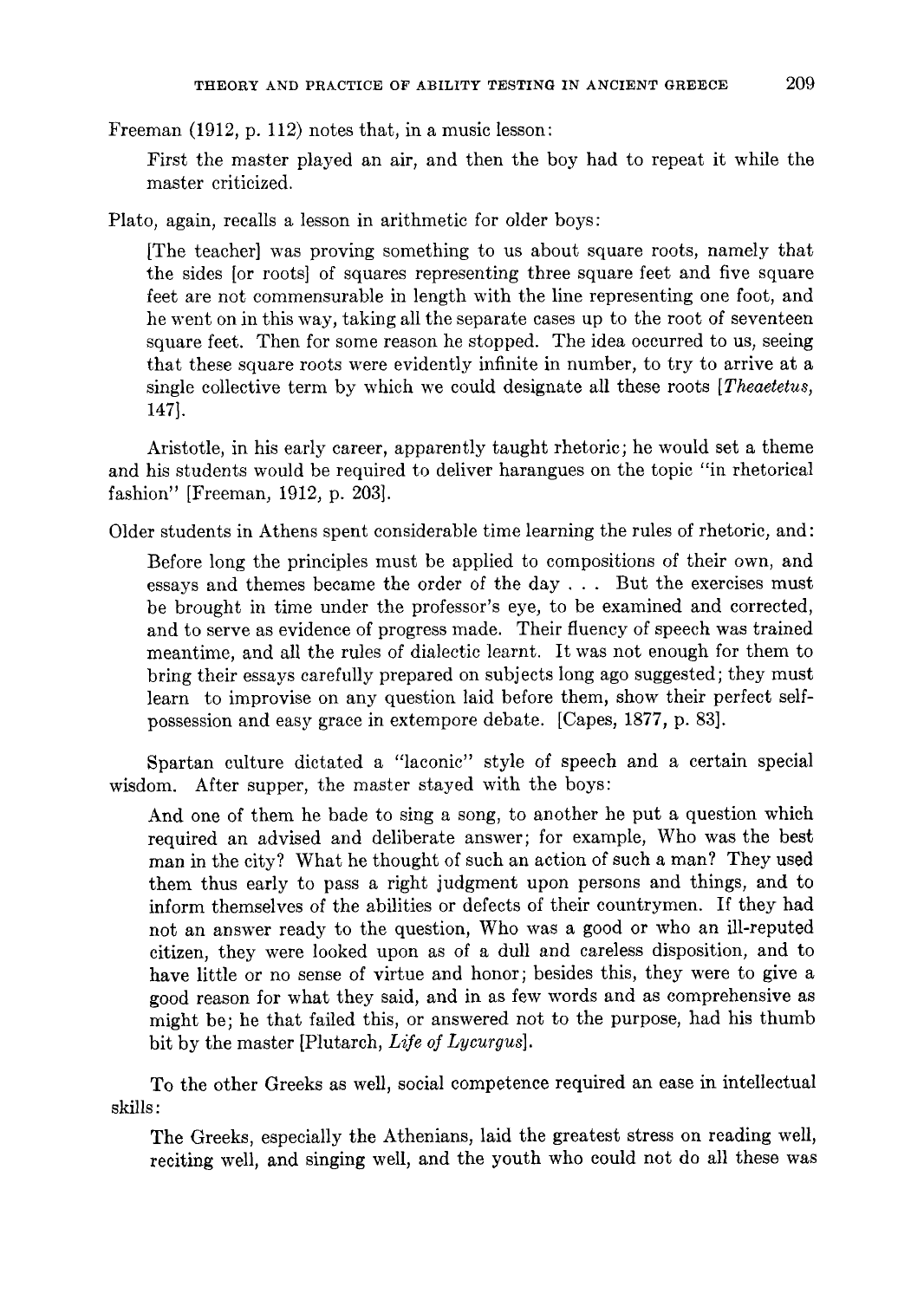looked upon as uncultured. Nor could he hide his want of culture, since young men were continually called upon, both at home and at more or less public gatherings, to perform their part in the social entertainment [Davidson, 1905, p. **751.** 

### **APTITUDE TESTING**

But achievement tests make up only part of the story of ability testing. If achievement tests study acquired abilities, aptitude tests seek to determine in advance the ability to learn or perform. The conception of specialized aptitudes and the desirability of having tests of behavior which will indicate in advance latent ability appears repeatedly in the political theories of Plato, who seems to have regarded tests as considerably important in the constitution of his ideal state. In the *Republic,* he bases his notion of testing on individual differences, explaining that "our several natures are not all alike but different. One man is naturally fitted for one task and another for another *[Republic,* **3701."** If individual differences are taken into consideration, the result is that "more things are produced, and better and more easily" *[Republic, 370]*. Plato's conclusion, then, is simply that "there must be **a** selection," especially of those who will be State leaders, and that the selection must be based on tests of body and soul *(Republic,* **412).** 

Then we must pick out from the other guardians such men as to our observation appear most inclined through the entire course of their lives to be zealous to do what they think for the interest of the state and who would be least likely to consent to do the opposite . . . I think, then, that we shall have to observe them at every period of life, to see if they are conservators and guardians of this conviction in their minds and never by sorcery or by force can be brought to expel from their souls unawares this conviction that they must do what is best for the state . . . .

It becomes our task, then, if we are able, to select which and what kind of natures are best suited for the guardianship of a state . . . And he who as a boy, lad, and man endures the test and issues from it unspoiled we must establish as ruler over our city . . . But the man of the other type we must reject *[Republic*, 412, 374, 414.

*Tests of physical aptitude.* Physical aptitude tests in Plato's theory are advanced competitions in gymnastics, similar to those achievement tests already described as routine in Greek practice, but different in one important respect. Plato reacted strongly against the competitive spirit in sports that led to "idle vainglory"; his aim was to restore athletics to its original purpose as a preparation for war. Consequently, he ordained that all physical events be carried out in full battle array, and that only those sports with immediate military benefit be permitted *(Laws,*  **795-96, 830; Marrou, 1956, p. 70). Hence "stand-up wrestling" was to be empha**sized, as well as other events, like running, to test the potential leaders' swiftness, agility and strength, because Greeks, especially those who govern:

must be keen of perception, quick in pursuit of what they have apprehended, and strong, too, if they have to fight it out with their captive *[Republic, 375]*.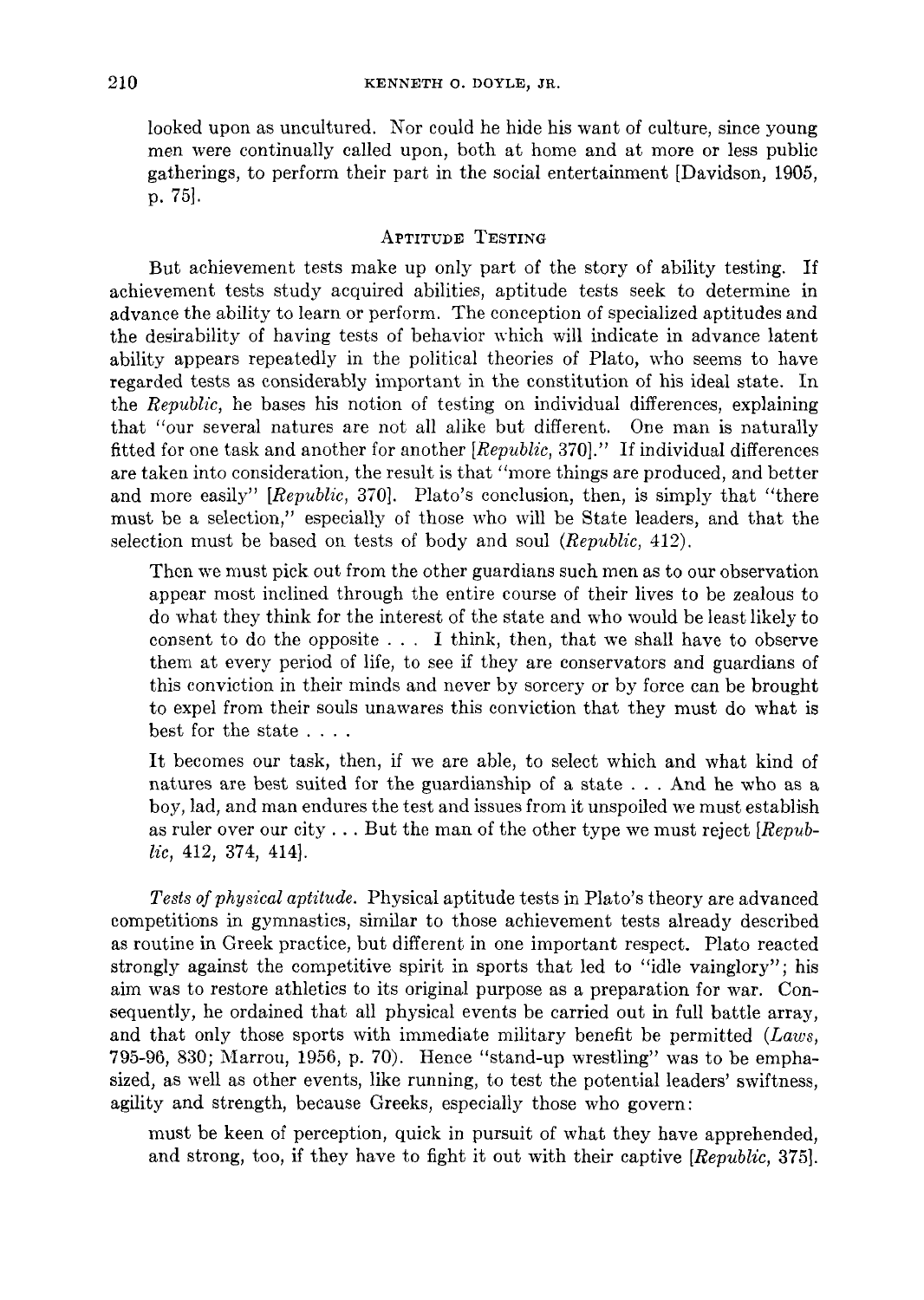These tests should be judged by only the most competent specialists who would select as successful only the very best performances (cf. *Republic,* **409, 411;** *Laws,*  **659).** 

Predictions of suitability for state office-tests of *Tests of mental aptitude.*  intelligence, character, and "the broad test of experience"-are of extreme importance in Plato's theory (Lodge, **1947,** pp. **241-42).** Plato himself provides descriptions of the nature and function of his proposed intelligence tests:

We must exercise them in many studies, watching them to see whether their nature is capable of enduring the greatest and most difficult studies, or whether it will faint and flinch as men flinch in the trials and contest of the body *[Republic,* **5031.** 

And they well be required to gather the studies which they disconnectedly pursued as children in their former education into a comprehensive survey of their affinities with one another and with the nature of things [which constitutes] the chief test of the dialectic nature and its opposite. For he who can view things in their connection is a dialectician; he who cannot, is not *[Republic*, 537].

And it will be your task . . . to promote them by a second selection from those preferred in the first, to still greater honors, and to prove and test them by the power of the dialectic to see which of them is able to disregard the eyes and other senses and go in to being itself in company with truth *[Republic,* **5371.** 

Tests of character are oriented to personality characteristics required of leaders:

We must look for those who are the best guardians of the indwelling conviction that what they have to do is what they at any time believe to be best for the state. Then we must observe them from childhood up and propose for them tasks in which one would be most likely to forget this principle or be deceived, and he whose memory is sure and who cannot be beguiled we must accept and the other we must cross off from our list *[Republic,* **4131.** 

To prove their courage, then, citizens will be required to take part in a monthly military practice in which there will be real dangers and casualties *[Laws,*  **829-31** ; *Republic,* **537, 5391.** 

And:

We must conduct the children to war on horseback to be spectators, and wherever it may be safe, bring them to the front and give them a taste of blood . . . *[Republic,* **5371.** 

Just as men conduct colts to noises and uproar to see if they are liable to take fright, so we must bring those lads while young into fears, and again pass them into pleasures, testing them much more carefully than men do gold in the fire . . *[Republic,* **4131.** 

And if we want an inexpensive and comparatively harmless pleasure to serve . . . as a test of [anger, lust, pride, etc.] . . what can we find more suitable than the sportive touchstone of the winecup, provided only that it is employed with a little precaution? . . . Rightly controlled fellowship over our cups affords **a** disclosure of our native disposition *[Laws,* **649, 6521.**